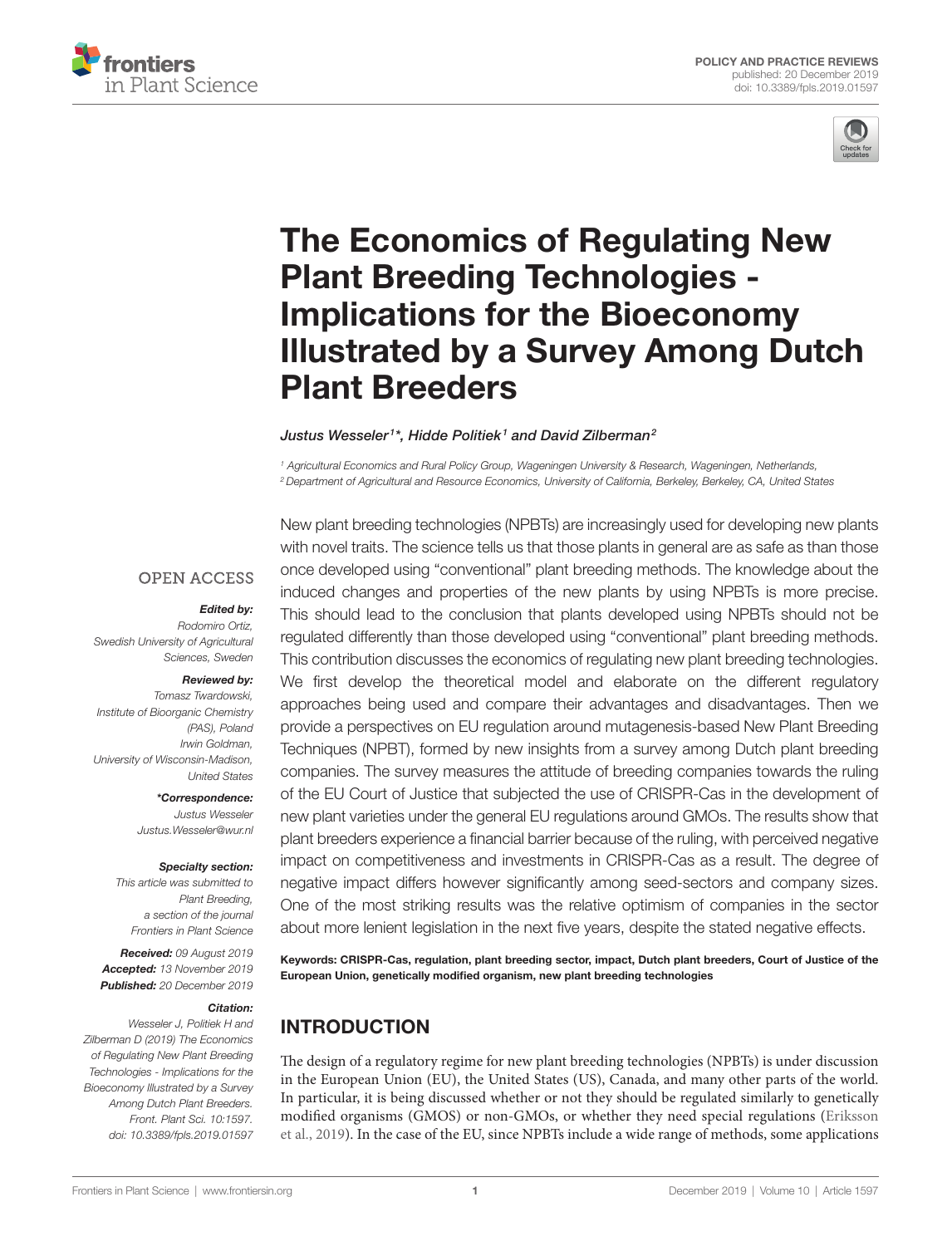will result in crops to be considered a GMO under the EU regulatory system, and others not (see [Sprink et al., 2016](#page-6-1) for an overview). Even if they are considered to be a GMO, simplified approval processes might be possible ([Purnhagen et al., 2018](#page-6-2)).

The EU policies on NPBTs will have implications for international trade and regulatory systems in other countries ([Wesseler et al., 2017\)](#page-7-0), and vice versa. Further, regulatory approaches affect the duration and cost of the approval process with related implications for investments in plant breeding [\(Kalaitzandonakes et al., 2007;](#page-6-3) [Smart et al., 2017;](#page-6-4) [Smyth et al., 2017](#page-6-5)).

Stringent regulations of GMOs have impacts expanding beyond agriculture. It is often presumed that the stringent regulations of GMOs in the EU only affect the agriculture and food sector, but not the medical sector and other parts of the bioeconomy. While this line of reasoning may apply to consumer attitudes toward biotechnology, it is misleading in a broader context. There is some evidence of negative spillovers of the presumed stringent regulations on clusters of regularly interspaced short palindromic repeat (CRISPR) based technologies in the EU to the medical as well as other sectors. A recently published survey [\(Martin-Laffon, 2019\)](#page-6-6) on the CRISPR-patent landscape shows patent applications in the EU are substantially lacking behind other regions in the world, and not only in agriculture but also in the fields of medical, industrial, and technical applications (**[Table 1](#page-1-0)**).

In this contribution the economics of regulating NPBTs and their implications are presented and discussed. First, a general economic model of regulation and its implications for investment in NPBTs is introduced, followed by a presentation of the potential implications based on a recent survey of the Dutch plant breeding sector.

## The Economics of Regulating New Plant Breeding Technologies

The demand for regulating NPBTs originates from concerns about potential negative implications for human health and the environment. There are two strategies for regulation that can be combined. One is imposing *ex-ante* regulatory standards for prior approval before commercialization. Second is *ex-post* liability rules to compensate for damages and to penalize noncompliance with *ex-ante* regulations. Economic research analyzes the mixture of these two regulatory approaches (see e.g., [Kolstad](#page-6-7)  [et al., 1990](#page-6-7)).

<span id="page-1-0"></span>

|  | TABLE 1   Number of CRISPR Patent Families by Technical Fields and EU Share. |  |  |  |  |
|--|------------------------------------------------------------------------------|--|--|--|--|

| <b>Technical field</b> | <b>Total number</b> | <b>European Union</b> |               |  |
|------------------------|---------------------|-----------------------|---------------|--|
|                        |                     | No.                   | $\frac{0}{0}$ |  |
| Agricultural           | 374                 | 18                    | 4.8           |  |
| Industrial             | 192                 | 23                    | 12.0          |  |
| Medical                | 614                 | 19                    | 3.1           |  |
| Technical improvement  | 1.052               | 76                    | 77            |  |

Source: based on data published in [Martin-Laffon et al. \(2019\).](#page-6-6) Regional identification of patent applications has been done by first priority date.

The advantage of *ex-ante* regulatory standards is that potential damage can be reduced before damage actually happens. The disadvantage is that those standards apply uniformly without recognizing heterogeneity among applications as well as applicants. Some applications and/or applicants might be overregulated while others might be under-regulated (e.g., [Shavell,](#page-6-8)  [1984](#page-6-8)). The main problem for *ex-ante* regulatory standards is caused by information asymmetries between the regulator and the firm. The firm has more detailed knowledge about the product than the regulator. Firms in general are required to provide a set of standard regulatory information, but regulators have the option to seek additional case-specific information. This option can increase the cost and delay approval. The approval process may entail performance standards that have to be followed, which can in some cases be prohibitively high, such as in the case of some GMO coexistence regulations ([Beckmann et al., 2010\)](#page-6-9).

*Ex-post* liability applies when companies face legal challenges from externalities of e.g., NPBTs, such as health or environmental claims. Those threats provide incentives for companies to take *ex-ante* voluntary precautions to address potential health and environmental safety issues. [Shleifer \(2010\)](#page-6-10) notes that perfect *ex-post* liability regulations would be sufficient to ensure that users of NPBTs do not expose themselves to liability greater than the damage costs they would face. If the penalties correspond to social costs, then its outcomes are optimal, which is consistent with [Coase \(1960\)](#page-6-11). However, a perfect system requires that the damage and the liable party can be correctly identified and that juries are not corrupt or biased. When this is not the case, because of imperfect information and financial considerations, a policy combining *ex-ante* regulatory standards and *ex-post* liability systems can improve social welfare [\(Kolstad et al., 1990](#page-6-7)). The challenge is to identify the right combination of *ex-ante* regulatory standards and *ex-post* liability rules.

The incentive for firms to invest in NPBTs largely depends on the net benefits of the investment, which are influenced by *ex-ante* regulatory standards and *ex-post* liability. In making an investment decision, the product life can be divided in four important phases: research and development (R&D); approval (A); marketing (M); post-marketing liability (L). All these phases are characterized by uncertainty over the benefits and costs as well as by their time length (see e.g., [Purnhagen and](#page-6-12)  [Wesseler, 2019\)](#page-6-12).

The R&D phase includes multiple uncertainties including the probability of success and the time taken to obtain it, the costs of testing new ideas, as well as upscaling them. These costs are affected by regulation, as compliance with regulations may extend the duration of research in the lab and the field, and increase the costs. Some countries even have strict field trial requirements that are often technically infeasible and economically unviable [\(Kuntz, 2012\)](#page-6-13). The requirement to publicize the location of field trials in some EU member states, e.g., has resulted in public protests making it almost impossible for companies to conduct those trials.

The approval process can also add substantial costs. Research shows that the direct costs of the approval process varies substantially, from a few thousand USD to several millions [\(Smyth et al., 2017\)](#page-6-5), depending on the regulatory environment,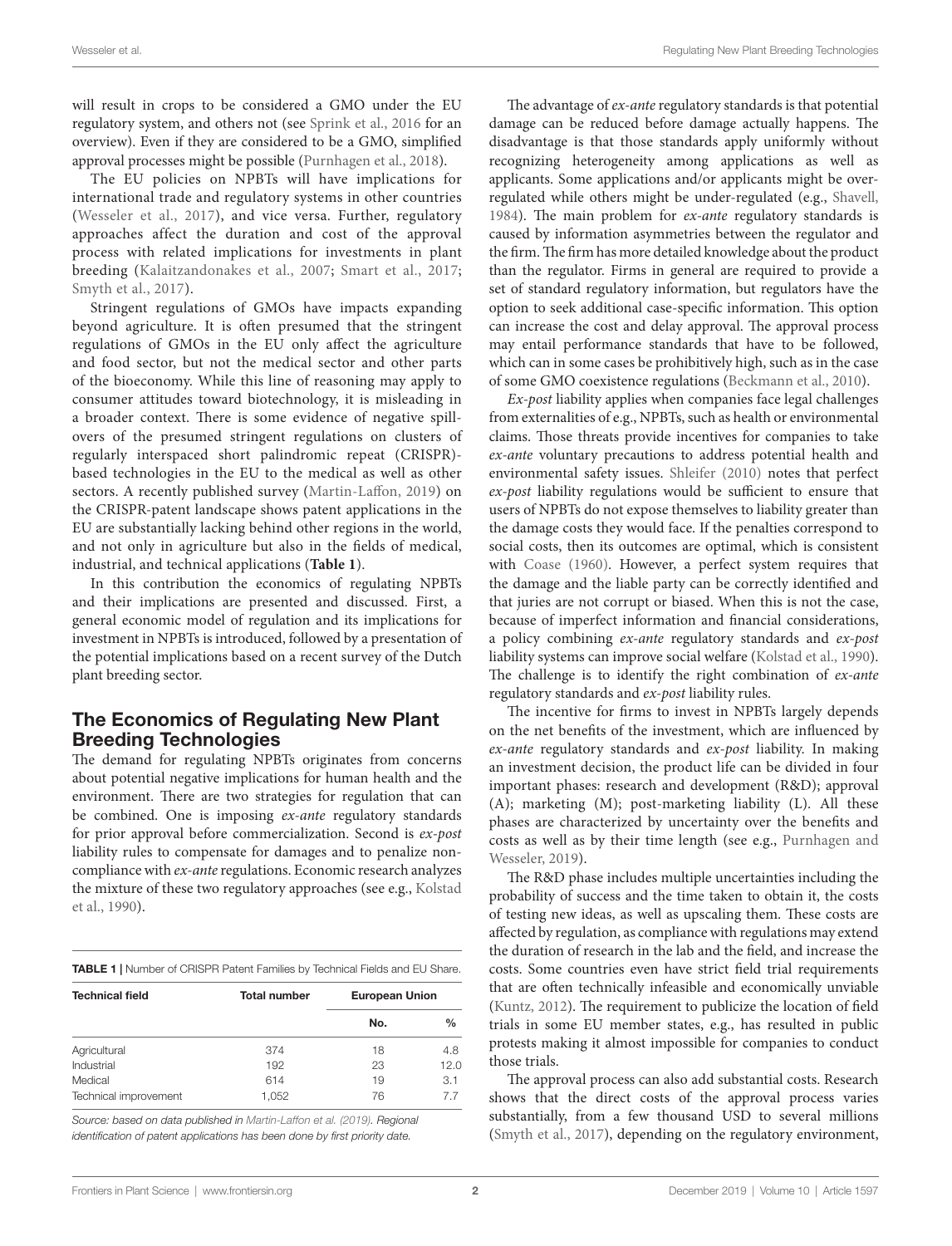while the time length of the approval process also varies widely ([Jin et al., 2019\)](#page-6-14). The time length of the approval process adds additional costs for plant breeders as it delays market access, but also for other participants in the food and feed supply chain, caused by the asynchronicity in approval at country level affecting international trade [\(European Commission, 2007;](#page-6-15) [Backus et al., 2009](#page-6-16)).

The production and marketing of approved products also faces regulations. The coexistence regulations in the EU may severely limit where GMO traits can be produced and thus increase production costs. Food and feed products derived from the use of NPBTs also need to comply, as other food and feed products, with the EU laws on food and feed ([Purnhagen,](#page-6-12)  [2019](#page-6-12)). Furthermore, many countries have implemented labeling policies for GMOs that make GMOs differentiated products from non-GMOs ([Castellari et al., 2018](#page-6-17)). This poses an additional challenge when there is no detectable difference between NPBTs and "conventional" products for international trade, product differentiation *via* labeling, and coexistence.

In summary, the regulatory environment effects the costs and benefits of investments in NPBTs. As the regulatory environment differs by country and region, this provides different incentives for plant breeders for their choice of investments.

## Economic Implications of Regulation and Delayed Approvals for Plant Breeding: The Case of the European Union

In the summer of 2018, the Court of Justice of the EU ruled that on CRISPR-based plant breeding technologies are not immediately exempted from existing EU regulation of GMOs [\(Purnhagen et al., 2018](#page-6-2)). The ruling frustrated many in the field of biotechnology and led experts to speculate about its potential effects on EU-based plant breeders. These concerns relate to the cost of approval procedures and their potential negative impact on competitiveness and firms' investments in CRISPR-based technologies ([Callaway, 2018](#page-6-18)). They include wider implications for food security [\(Zaidi et al., 2019](#page-7-1)) and the development of the bioeconomy, particularly in Europe ([Wesseler and von Braun, 2017\)](#page-7-2).

In the EU, cultivation of genetically modified plants is nearly negligible due to procedures required for bringing plants classified as GMOs to market. In 2017, only 131,535 [\(James,](#page-6-19)  [2017](#page-6-19)) of the 11.9 million total hectares for permanent crops [\(Eurostat, 2018](#page-6-20)) were planted with the one genetically modified crop approved for cultivation, an insect-resistant maize. It was expected that the introduction of new more precise and nature-like plant breeding techniques, especially CRISPR-Cas, would overcome the resistance to the application of modern biotechnology in plant breeding and unleash the potential of improved plant varieties (Eriksson, 2019). The recent ruling by the EU's highest court that requires plants developed by these mutagenesis-based modification methods to follow the approval process for GMOs, therefore came as a blow [\(Purnhagen et](#page-6-12)  [al., 2019](#page-6-12)). First of all, the theoretical model suggests the EU GMO approval procedure to be a major barrier for the use of CRISPR-Cas in plant breeding. Besides that, it is expected that

the nature of the approval procedure has negative consequences for the investments in CRISPR-Cas technique. Furthermore, one can expect the decision to lead to competitive disadvantage for plant breeding companies. A recent survey of Dutch plant breeding companies gives a first empirical insight on the impact of the ruling.

Among the EU-members, the Netherlands has an especially strong position in the development, propagation and trade of reproduction materials. Around 40% of all globally traded vegetable seeds and 60% of traded seed potatoes are of Dutch origin. The Dutch seed sector also contributes 60% of applications for plant breeder rights ([Government of the Netherlands,](#page-6-21)  [2017](#page-6-21)), making it a core location for the development of plant reproduction materials in the EU. These characteristics make the sector a sensible object of study for a first assessment of the expected effects and implications of the ruling.

# MATERIALS AND METHODS

The population we consider consists of companies that are affiliated with PLANTUM, the association that serves the interests of around 350 companies in the plant breeding sector in the Netherlands. In 2011, of the then 400 Dutch companies active in the plant breeding sector, 385 were affiliated with PLANTUM [\(Kokcis et al., 2013](#page-6-22)). The high coverage of the PLANTUM database shows that this population includes 87.5 per cent of Dutch plant breeding companies.

To judge the representativeness of the sample, usually a description of the population should be sketched. Unfortunately, no quantitative overview exists of the Dutch plant breeding sector, categorized by seed sector. However, considering the former high coverage ratio of the PLANTUM company database, the population we consider can be assumed to cover a vast majority of the population. Within the online company database the companies which are categorized under "agriculture" (31 units), "fruit trees" (1 unit), "*in vitro laboratoria*" (9 units), "vegetable seeds" (25 units), and a selection of the relevant actors (9 out of 22) within "other services" have been considered to be part of the population we consider. This led to a population of 75 units. Due to the absence of contact details, three units had to be removed (all in "agriculture") resulting in a sampling population of 72 (**[Table 2](#page-3-0)**).

The online survey was distributed by e-mail to the general contact address of the company. The guiding text asked to forward the survey to the relevant R&D manager within the company. Whenever the address was available, the survey was directly sent to the relevant R&D manager or department. The survey was open for response from 7th to 20th February 2019. During the course of the survey, two reminders were sent to the units in the sample.

The survey starts with four questions on the profile of the company in terms of size, seed sector, country of headquarter and main market. The number of employees was chosen as the measure of company size, since it is expected to lead to more reliable data than sales. The European Commission (EC) definition of company size, defined in EU Recommendation 2003/361, was followed.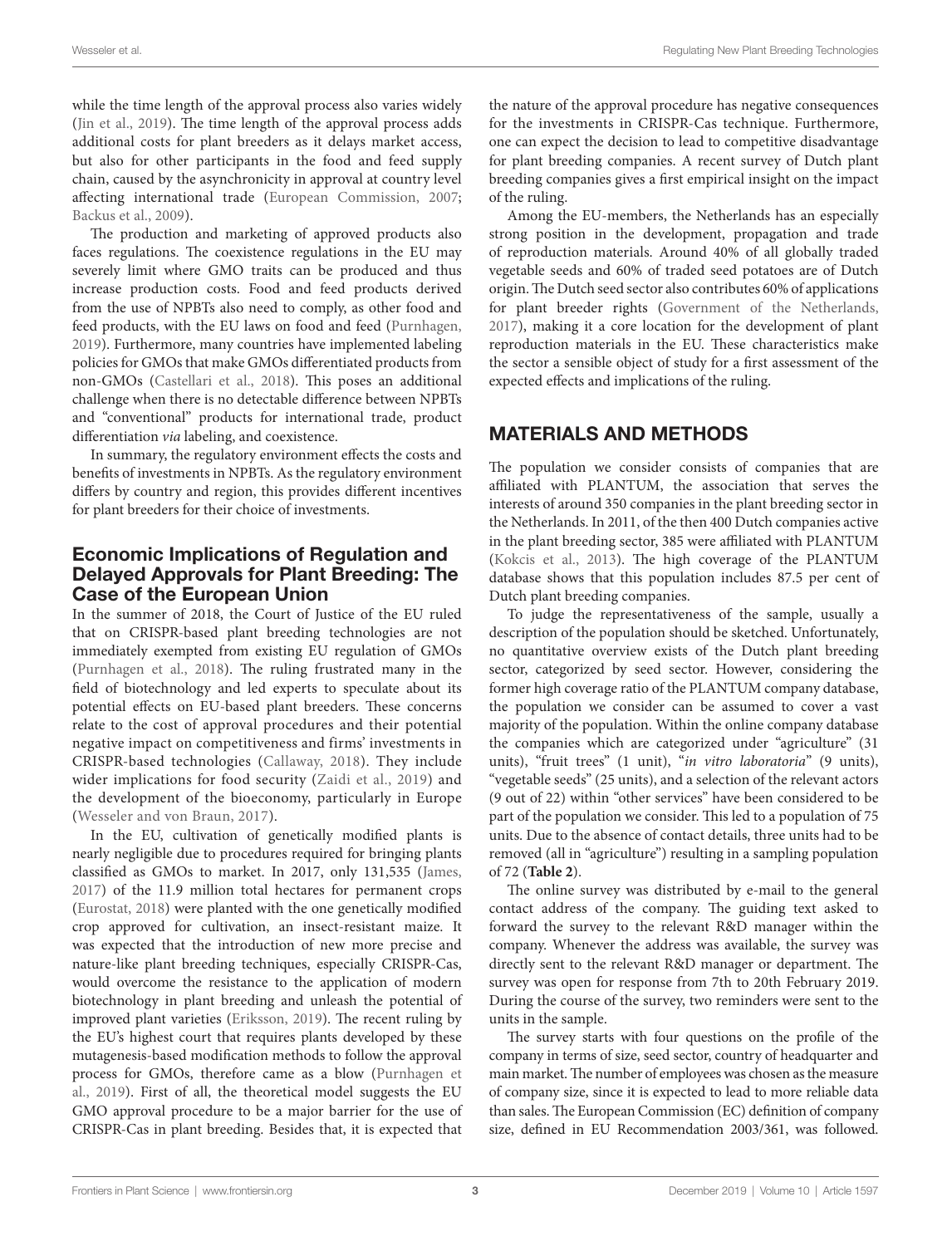|                              | Seed<br>potato | <b>Vegetables</b> | Agriculture | <b>Fruit trees</b> | In vitro<br>Labs | Other | Multi | <b>Total</b> | <b>Share</b><br>(%) |
|------------------------------|----------------|-------------------|-------------|--------------------|------------------|-------|-------|--------------|---------------------|
|                              |                |                   |             |                    |                  |       |       |              |                     |
| Micro $(< 10$ empl.)         | 2(3)           | 3(1)              | (0)         |                    |                  | 2(0)  | 1(1)  | 9(5)         | 13(15)              |
| Small (10 to 49 empl.)       | 3(1)           | 10(4)             | 4(2)        | (0)                | 5(0)             | 3(2)  | 1(0)  | 27(9)        | 38(27)              |
| Medium (50 to 249 empl.)     | 1 (1)          | 4(2)              | 2(2)        |                    | 2(2)             | 3(0)  | 0(2)  | 12(9)        | 17(27)              |
| Large $(250 + \text{empl.})$ | 4(2)           | 8(5)              | 8(3)        |                    | 2(0)             | (0)   | 1 (O) | 24 (10)      | 33(30)              |
| Total                        | 10(7)          | 25(12)            | 15(7)       | (0)                | 9(2)             | 9(2)  | 3(3)  | 72 (33)      |                     |
| Share (%)                    | 14 (21)        | 35(36)            | 21(21)      | (0)                | 13(6)            | 13(6) | 4(9)  |              | 100 (100)           |

<span id="page-3-0"></span>TABLE 2 | Distribution of the population (sample) across the defined categories of seed sectors and company sizes.

Categorization is based on company profile as publicly provided by the companies. Company-size categories as defined in EU recommendation 2003/361. Differences in company sizes are the result of the categorization by companies themselves, as reported in brackets, as opposed to the categorization based on publicly available information.

The respondents were also requested to state their understanding of the impact of regulation on the company. This way, any severe bias due to a respondent's lack of knowledge could be identified and possibly corrected, *ex post*. The body of the survey consisted of eight questions about: 1) the respondents overview on the impact of regulatory policies on the company; 2) the role of CRISPR-Cas within the company; 3) the effects of the structure of the current GMO regulatory framework on investment in CRISPR-Cas; the impact of the recent court ruling on 4) the investments and 5) the competitiveness of the company; 6) the use of alternative technologies; 7) the prospects of changes in EU legislation and 8) its effects on the Dutch plant breeding sector. These questions were answered on a five-point Likert-scaled range of response possibilities, ranging from *strongly disagree* to *strongly agree*. For some questions a *not relevant*-option was provided. Lastly, there was room for additional comments. The Likert-scale is one of the most used and reliable scales to measure opinions and underlying motives of behavior ([Burns and Bush, 2008\)](#page-6-23). Nevertheless, the correct way to deal with the data resulting from surveys with a Likert-type scale has often been debated. Specifically, the disagreement addresses whether resulting data should be dealt with as ordinal or cardinal measurements. This has implications for the statistical methods that need to be used in the analysis of the data. Although it is rather customary to deal with such data as being cardinal, the intervals cannot be assumed to be equal from a theoretical perspective [\(Sullivan and Artino, 2013](#page-7-3)). Considering this, and further assumptions on the structure of the data (e.g., sample size and normality), in this research it seems better justified to regard the data as being ordinal for statistical analysis. Therefore, non-parametric tests will be applied. However, it should be noted that averages will be used in the graphical presentation of the data (**[Figure 1](#page-4-0)**). Averages are preferred in the graphical presentation, because they pose less risk for extreme (i.e., misleading) results compared to other central tendencies (e.g., modus). One should, however, consider the ordinal character of the data when directly comparing means of subgroups. An overview of the complete survey and the data is provided in the **[Supplementary Materials](#page-6-24)**.

## SURVEY RESULTS

As the sample is based on the subjective view of representatives of the firm, it is important to consider the capability of the respondent to form a well-founded opinion on the statements. Therefore, the respondents have been asked to self-assess their knowledge on the impact of regulatory policies on the company. The majority (72.8%) of the respondents agree or strongly agree with the statement of having a good overview on the impact of regulatory policies on their company. Only four (12.1%) of the respondents disagree with this statement. This gives confidence for a high validity of the answers on the core measurements of the survey. Furthermore, the importance of the CRISPR-Cas technology for the companies responding is of interest. About 45% of the respondents agree or strongly agree with the statement *"The use of CRISPR-Cas technology plays an important role within the development of the products of our company*." In general, the results show no clear tendency in the current importance of use within the companies across the different seed sectors. Also, no significant differences were found when testing on differences across company sizes.

The main results of the survey are provided in **[Figure 1](#page-4-0)**, showing the average scores, differentiated by seed sector in **[Figure 1A](#page-4-0)** and by company size in **[Figure 1B](#page-4-0)**.

**[Figure 1](#page-4-0)** shows the perception of negative effects of the ruling on investments and competitiveness. Micro-sized companies expect significantly milder effects on competition than largersized companies. The relatively technology-intensive sector of vegetable seeds development [\(Kokcis et al., 2013](#page-6-22)) expects the strongest negative effects on competitiveness and investments in CRISPR-Cas applications. Companies in the relatively technology-extensive seed-potato development have diverse expectations (Q6). While they most strongly believe regulatory costs outweigh the benefits of CRISPR-Cas (b), on average they disagree that the ruling will negatively affect competitiveness. This contrasts with expectations of experts in the field (Van 't Hoog, 2019). CRISPR-Cas has especially high potential in speeding up seed-potato development times [\(Andersson et al.,](#page-6-25)  [2018](#page-6-25)), but breeding companies still expect the bureaucratic hurdle to be too costly. For the potato production in particular this is disappointing as CRISPR-Cas applications are expected to control major diseases that would allow to substantially reduce fungicide use with related benefits for the environment such as reduced environmental and emission of greenhouse gases.

In the survey, Q8 measures the effect of the Court of Justice of the European Union (CJEU) ruling on investments in CRISPR-Cas technology among Dutch plant breeding companies. The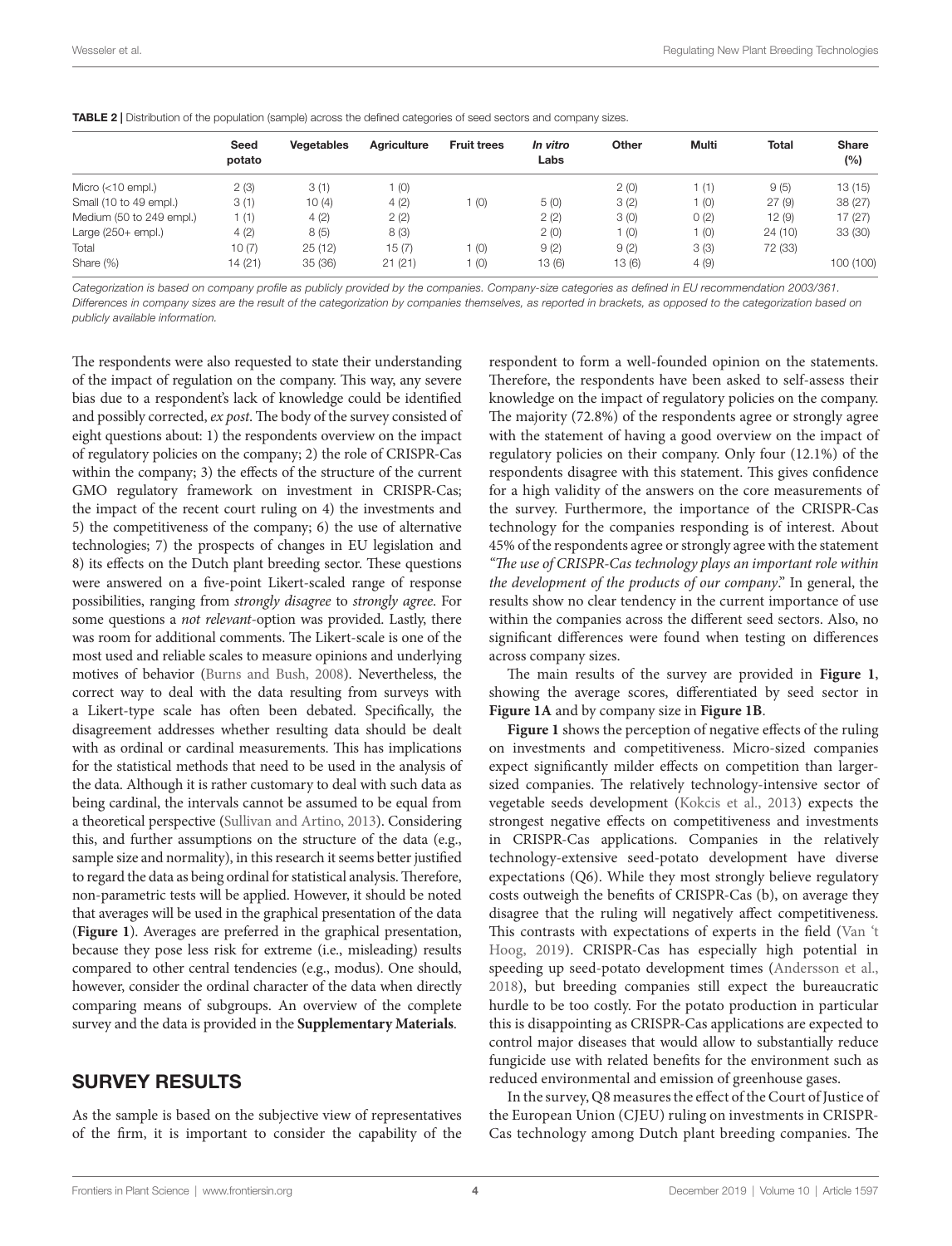

<span id="page-4-0"></span>

vast majority of the respondents *agree* or *strongly agree* (30.3% and 39.4%, respectively) with the statement in Q8: "*The decision of the EU Court of Justice has a negative impact on the investments in CRISPR-Cas technology within the company*." There appears to be a strong negative effect of the decision of the CJEU on the investments in CRISPR-Cas technology. Looking at **[Figure 1A](#page-4-0)**, the mean responses to statement Q8 appear to differ across company size. The micro- and smallsized companies agree the most on average and experience the least negative impact on investments. The Mann-Whitney U test statistically confirms this difference. The two-tailed (exact) significance is 0.013, which shows that micro-sized companies agree significantly less with the proposed statement in Q8. This is not surprising, as it is intuitively less likely for micro-sized companies to be able to invest in CRISPR-Cas technology anyway. The differentiation in the responses among company sizes is confirmed by the results of the corresponding Kruskal-Wallis test (see **[Supplementary Material](#page-6-24)** for details). Looking at the differences in responses across sectors, mainly the vegetable sector indicates strong negative effects on investments in CRISPR-Cas because of the CJEU ruling. The

vegetable sector appeared to agree significantly more with statement Q8 than companies in other sectors. This result has been denoted with letter c in **[Figure 1B](#page-4-0)**.

The third hypothesized effect of the CJEU judgment relates to the comparative disadvantage that plant breeding companies in the Dutch plant breeding sector may be confronted with. This hypothesis was primarily tested by the statement Q9: *"The decision of the EU Court of Justice has a negative impact on the competitiveness of our company."* A majority of 60.6% of the respondents agreed or strongly agreed with this statement, whereas 24.2% disagreed. Testing any differences between company size and the (negative) effects on competition by means of a Kruskal-Wallis test, provides no significant differences. However, the boxplot diagram in the **[Supplementary Material](#page-6-24)** shows a large difference between the modus of the results on statement Q9 of micro-sized companies compared to other-sized companies, while the Mann-Whitney U test does not confirm significant differences and the result therefore needs to be regarded with care.

Nevertheless, the different effect in competitiveness for the micro-sized companies as compared to larger sized companies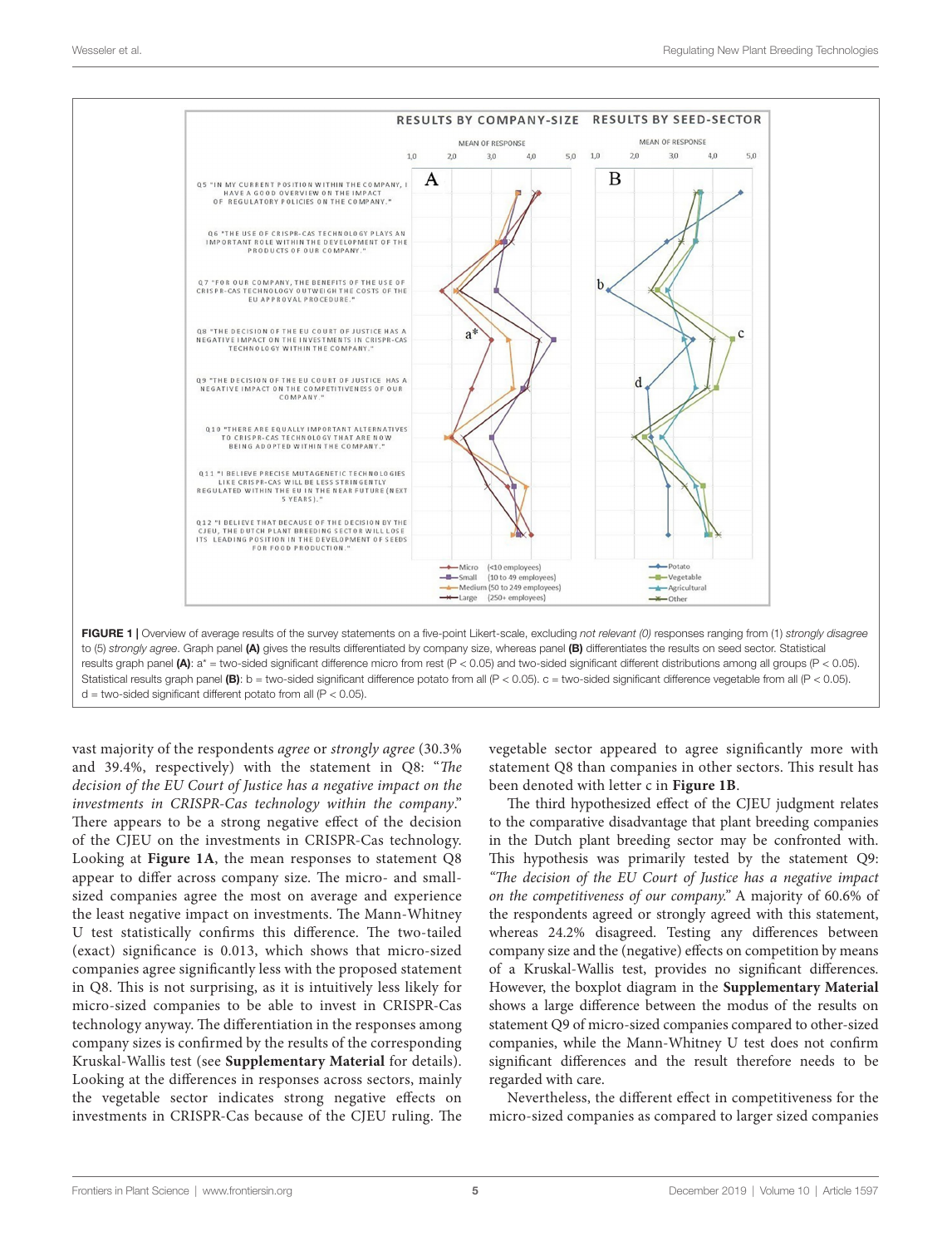might, as suggested by one respondent, be due to the initial accessibility of CRISPR-Cas technique. Smaller, less capitalintensive companies are expected to have lower accessibility to this technique. Therefore, these companies might enjoy some benefit from the ruling of the CJEU, as it equalizes the playing field in terms of use of technology. In the additional comments, a respondent from a micro-sized (<10 employees) remarked: "*We have no possibilities to use these new techniques and therefore can profit slightly from the EU ban on these techniques*." This level playing field has also been pointed out by an EU market-oriented, large (>250 employees) company as well. One respondent commented for example: "*Only a level playing field in the EU is crucial. End customers will get the products they want. If that is food without mutations, we're fine with that*." This would, however, only be true for companies who compete within the EU-market. For EU-based companies who primarily compete on non-EU markets, the limiting factors of the CJEU ruling might lead to larger negative effects in competitiveness. Note that two of the three respondents who indicated that they are moving their research outside the EU, had a non-EU main market. This relation between main-market and (negative) effect on competitiveness could, however, not be confirmed statistically. Based on the Kruskal-Wallis test, no significant difference between the effects on competitiveness across the main market (two-sided asymptotic sig.: 0.170) could be seen. Also, no significant result was found when differentiating between companies with main market within the EU or non-EU (2-sided asymptotic sig, 0.865). Although the latter result was likely to have low significance due to the small number  $(N = 5)$  of respondents having a non-EU main market. Besides the strong tendency toward agreement with the statement in results of Q9, three respondents specifically expressed their concerns about the competitiveness for the EU. Most striking is that the companies in the potato sector on average disagree with the statement Q9, and therefore differ from all other sectors. This can also be statistically confirmed by a Mann-Whitney U test. Further analysis among the company characteristics shows that, with one exemption (Africa), all companies in the potato sector appeared to have their main market within the EU. Moreover, the two respondents who pointed out the importance of a level-playing field (over the importance of the use of CRISPR-Cas), were both in the potato sector.

Besides testing the hypothesized negative effects of the CJEU Ruling, the results of the survey allow insights in two more factors that are related to the impact of the hypothesized effects of the ruling of the CJEU. First of all, the effects of the decision depend on the existence of equally important alternatives. When the substitutability of CRISPR-Cas technique is high, any limiting factors of the EU GMO procedure might be diminished. The response to the statement (Q10): "*There are equally important alternatives to CRISPR-Cas technology that are now being adopted within the company*," indicates that the substitutability of CRISPR-Cas appears to be rather low. Only 15.2% of the respondents agreed on having equally important technologies adopted within the company. Especially *in vitro* labs and companies who operate in multiple sectors (including operations as *in vitro* lab) appear to disagree with statement Q10.

Surprisingly, there appears to be a relatively positive attitude of the respondents toward the prospects of the strictness of the EU legislation around mutagenesis-based NPBTs. A majority of 60.6% of the respondents agreed to some degree with the statement in Q11: "*I believe precise mutagenetic technologies like CRISPR-Cas will be less stringently regulated within the EU in the near future (next 5 years)*." When looking at the differences in company sizes (**[Figure 1A](#page-4-0)**), large companies appear to have a relative more pessimistic view, compared to smaller-sized companies. However, no significant differences were found. Among the seed sectors (**[Figure 1B](#page-4-0)**), companies operating in the potato sector are relatively pessimistic, as compared to the other sectors. However, also no significant difference was found.

This general positivism about the development of legislation in the near future (within the next 5 years), is somewhat contrary to the pessimism when asking about the position of the Dutch plant breeding sector as a world leader in the development of seeds for food production. The majority of 63.6% agreed with the statement (Q12) that the Dutch plant breeding sector will lose its leading position in the development of seeds for food production. There seems to be a strong consensus independent of company size (**[Figure 1A](#page-4-0)**). The same applies when differentiating the results by seed sector (**[Figure 1B](#page-4-0)**), although companies in the potato sector appear to be relatively less pessimistic.

# DISCUSSION AND CONCLUSIONS

The decision of the CJEU currently places plants produced by NPBTs under the regulations for GMOs. This includes approval and marketing costs, and may result in disincentives for investment in NPBTs in particular in the EU. The survey of Dutch plant breeding companies largely confirms this intuition. The survey also shows that companies with markets outside the EU intend to reallocate their research. Companies that mainly serve the European market and are smaller in size expect their competitiveness to be less affected by the ruling. Nevertheless, the companies agree that the decision will have negative implications for the competitiveness of the Dutch plant breeding sector. Surprisingly, the companies are very optimistic that mutagenetic plant breeding technologies like CRISPR-Cas will be less strongly regulated in the near future.

There is some support for this optimism. A number of stakeholder groups have urged the European Commission to update the approval process for GMOs. A citizens initiative launched by students [\(https://eci.ec.europa.eu/011/public/#/](https://eci.ec.europa.eu/011/public/#/screen/home) [screen/home\)](https://eci.ec.europa.eu/011/public/#/screen/home) asks for the development of a list of plant breeding technologies that will be exempted from the Directive 2001/18 and would not be considered as GMOs. This is a sensible approach, as it would also avoid the need for labeling products and related problems derived from plants developed by exempted NPBTs. The process for changing the Directive 2001/18 will be difficult. EU member states hold deeply entrenched and diverging views on GMOs [\(Smart et al., 2015\)](#page-6-26), and finding a qualified majority for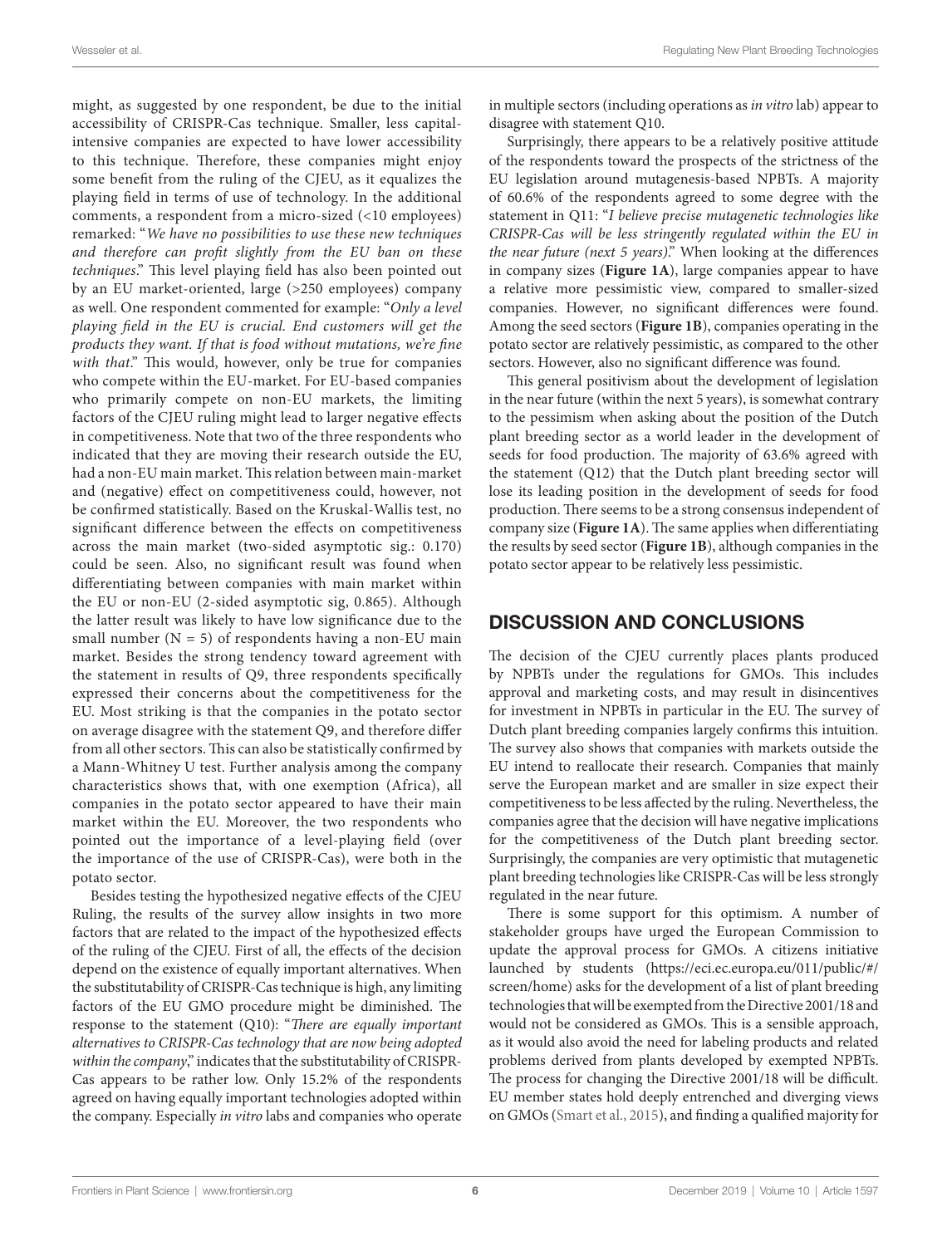a change will remain a challenge for the European Commission. The results of the survey presented and the results on the patent landscape for CRISPR illustrate the importance and urgency for a change if the EU does not want to fall any further behind in the development and use of the technology. They also suggest negative implications for African development and adaptation to climate change ([Wesseler et al., 2017\)](#page-7-0).

Regulating NPBTs similar to "conventional" breeding technologies does not imply that food products will not be regulated. In the EU, food products will still be regulated under the EU food law ([Purnhagen, 2019\)](#page-6-12). The same can be observed for other countries [\(Eriksson et al., 2019\)](#page-6-0). If NPBTs do not fall under the GMO regulation, labeling for food products will be simplified and it reduces costs. A voluntary market for negative labeling in the form of "does not contain…" may emerge similarly to what has been observed in the case of GMOs in the US and the EU (e.g., [Castellari et al., 2018;](#page-6-17) [Venus et al.,](#page-7-4)  [2018\)](#page-7-4). The advantage of such a labeling scheme is that it is a market-driven response to a demand among some consumers, and similar to products sold under an organic label. Companies participating in such a labeling scheme do this at their own risk and can even differentiate their products according to the labeling schemes.

## **REFERENCES**

- <span id="page-6-25"></span>Andersson, M., Turesson, H., Olsson, N., Fält, A.-S., Ohlsson, P., Gonzalez, M. N., et al. (2018). Genome editing in potato *via* CRISPR-Cas9 ribonucleoprotein delivery. *Physiol. Plant* 164, 5. doi: [10.1111/ppl.12731](https://doi.org/10.1111/ppl.12731)
- <span id="page-6-16"></span>Backus, G., Berkhout, P., Eaton, D., de Kleijn, T., van Mil, E., Roza, P., et al. (2009). *EU policy on GMOs: a quick scan of the economic consequences* (The Hague: LEI Wageningen UR).
- <span id="page-6-9"></span>Beckmann, V., Soregaroli, C., and Wesseler, J. (2010). Ex-ante regulation and ex-post liability under uncertainty and irreversibility: governing the coexistence of GM Crops. *Economics: E-Journal* 4, 2010–2019. doi: [10.5018/](https://doi.org/10.5018/economics-ejournal.ja.2010-9) [economics-ejournal.ja.2010-9](https://doi.org/10.5018/economics-ejournal.ja.2010-9)
- <span id="page-6-23"></span>Burns, A., and Bush, R. (2008). *Basic Marketing Research* (New Jersey: Pearson Education).
- <span id="page-6-18"></span>Callaway, E. (2018). CRISPR plants now subject to tough GM laws in European Union. *Nature* 560 (7716), 16. doi: [10.1038/d41586-018-05814-6](https://doi.org/10.1038/d41586-018-05814-6)
- <span id="page-6-17"></span>Castellari, E., Soregaroli, C., Venus, T. J., and Wesseler, J. (2018). Food processor and retailer non-GMO standards in the US and EU and the driving role of regulations. *Food Policy* 78, 26–37. doi: [10.1016/j.foodpol.2018.02.010](https://doi.org/10.1016/j.foodpol.2018.02.010)
- <span id="page-6-11"></span>Coase, R. (1960). The problem of social cost. *J. Law Econ.* 3 (1), 1–44.
- <span id="page-6-0"></span>Eriksson, D., Kershen, D., Nepomuceno, A., Pogson, B., Prieto, H., et al. (2019). A comparison of the EU regulatory approach to directed mutagenesis with that of other jurisdictions, consequences for international trade and potential steps forward. *New Phytol.* 222 (4), 1673–1684. doi: [10.1111/nph.15627](https://doi.org/10.1111/nph.15627)
- <span id="page-6-15"></span>European Commission. (2007). Economic impact of unapproved GMOs on EU feed imports and livestock production. European commission directorategeneral for agriculture and rural development, brussels.
- <span id="page-6-20"></span>Eurostat. (2018). [https://ec.europa.eu/eurostat/tgm/refreshTableAction.do?tab=ta](https://ec.europa.eu/eurostat/tgm/refreshTableAction.do?tab=table&plugin=1&pcode=tag00025&language=en) [ble&plugin=1&pcode=tag00025&language=en](https://ec.europa.eu/eurostat/tgm/refreshTableAction.do?tab=table&plugin=1&pcode=tag00025&language=en). Utilized Agricultural Area by Categories in thousands of ha. Retrieved 30/01/2018.
- <span id="page-6-21"></span>Government of the Netherlands. (2017). *The Netherlands, your partner in quality seed* (The Hague: Ministry of Economic Affairs).
- <span id="page-6-19"></span>James, V. (2017). *Global Status of Commercialized Biotech/GM Crops in 2017: Biotech Crop Adoption Surges as Economic Benefits Accumulate in 22 Years* (Ithaca, NY). The International Service for the Acquisition of Agribiotech Applications (ISAAA).
- <span id="page-6-14"></span>Jin, Y., Drabik, D., Heerink, N., and Wesseler, J. (2019). Getting an imported GM crop approved in China. *Trends Biotechnol.* 37 (6), 566–569. doi: [10. 1016/j.](https://doi.org/10. 1016/j.tibtech.2019.02.004) [tibtech.2019.02.004](https://doi.org/10. 1016/j.tibtech.2019.02.004)

## AUTHOR CONTRIBUTIONS

JW wrote major parts of the contribution, supervised the survey, and finalized the contribution. HP conducted the survey and wrote major parts of the survey results. DZ contributed to the section on the economics of NPBTs and the *Introduction* and *Discussion and Conclusions* sections and reviewed the complete contribution.

## ACKNOWLEDGMENTS

We like to thank all participants of the survey for acknowledging the importance of contributing to this research by responding in such high rate. DZ acknowledges support by the Innovative Genomics Institute, a joint UC Berkeley-University of California, San Francisco center.

# <span id="page-6-24"></span>SUPPLEMENTARY MATERIAL

The Supplementary Material for this article can be found online at: [https://www.frontiersin.org/articles/10.3389/fpls.2019.01597/](https://www.frontiersin.org/articles/10.3389/fpls.2019.01597/full#supplementary-material) [full#supplementary-material](https://www.frontiersin.org/articles/10.3389/fpls.2019.01597/full#supplementary-material)

- <span id="page-6-3"></span>Kalaitzandonakes, N., Alston, J., and Bradford, K. (2007). Compliance costs for regulatory approval of new biotech crops. *Nat. Biotech.* 25 (5), 509–511. doi: [10.1038/nbt0507-509](https://doi.org/10.1038/nbt0507-509)
- <span id="page-6-22"></span>Kokcis, V., Weda, J., and Van der Noll, R. (2013). *Concurrentie in de kiem: Mededinging in de Nederlandse veredelingssector* (SEO-rapport; Nr. 2013-11 Amsterdam: SEO Economisch Onderzoek).
- <span id="page-6-7"></span>Kolstad, C. D., Uhlen, T. S., and Johnson, G. V. (1990). Ex post liability for harm vs. Ex ante safety regulation: substitutes or complements? *Am. Econ. Rev.* 80 (4), 888–901.
- <span id="page-6-13"></span>Kuntz, M. (2012). Destruction of public and governmental experiments of GMO in Europe. *GM Crops Food* 3 (4), 258–264. doi: [10.4161/gmcr.21231](https://doi.org/10.4161/gmcr.21231)
- <span id="page-6-6"></span>Martin-Laffon, J., Kuntz, M., and Ricroch, A. E. (2019). Worldwide CRISPR patent landscape shows strong geographical biases. *Nat. Biotech.* 37 (6), 613–620. doi: [10.1038/s41587-019-0138-7](https://doi.org/10.1038/s41587-019-0138-7)
- <span id="page-6-2"></span>Purnhagen, K., Kok, E., Kleter, G., Schebesta, H., Visser, R. G. F., and Wesseler, J. (2018). EU court casts new plant breeding techniques into regulatory limbo. *Nat. Biotech.* 36, 799. doi: [10.1038/nbt.4251](https://doi.org/10.1038/nbt.4251)
- <span id="page-6-12"></span>Purnhagen, K. (2019). How to manage the Union's diversity: the regulation of new plant breeding technologies in *Confédération paysanne and Others*. *Common Market Law Rev.* 56, 1379–1396.
- Purnhagen, K., and Wesseler, J. (2019) Maximum vs. Minimum Harmonization: What to expect from the institutional and legal battles in the EU on Gene editing technologies? *Pest Manag. Sci.* 75, 2310–2315. doi: [10.1002/ps.5367](https://doi.org/10.1002/ps.5367)
- <span id="page-6-8"></span>Shavell, S. (1984). A model of the optimal use of liability and safety regulation. *RAND J. Econ.* 15 (2), 271–280. doi: [10.2307/2555680](https://doi.org/10.2307/2555680)
- <span id="page-6-10"></span>Shleifer, A. (2010). "Efficient Regulation," in *Regulation vs. Litigation: Perspectives from Economics and Law*. Eds. D. Kessler (Chicago: University of Chicago Press), 27–43.
- <span id="page-6-26"></span>Smart, R., Blum, M., and Wesseler, J. (2015). EU member states' voting for authorizing genetically engineered crops: a regulatory gridlock. *Ger. J. Agr. Econ.* 64 (4), 244–262.
- <span id="page-6-4"></span>Smart, R., Blum, M., and Wesseler, J. (2017). Trends in genetically engineered crops' approval times in the United States and the European Union. *J. Agr. Econ.* 68 (1), 182–198. doi: [10.1111/1477-9552.12171](https://doi.org/10.1111/1477-9552.12171)
- <span id="page-6-5"></span>Smyth, S., Kerr, W., and Phillips, P. (2017). *Biotechnology Regulation and Trade* (New York: Springer). doi: [10.1007/s00299-016-1990-2](https://doi.org/10.1007/s00299-016-1990-2)
- <span id="page-6-1"></span>Sprink, T., Eriksson, D., Schiemann, J., and Hartung, F. (2016). Regulatory hurdles for genome editing: process- vs. product-based approaches in different regulatory contexts. *Plant Cell Rep.* 35, 1493–1506.